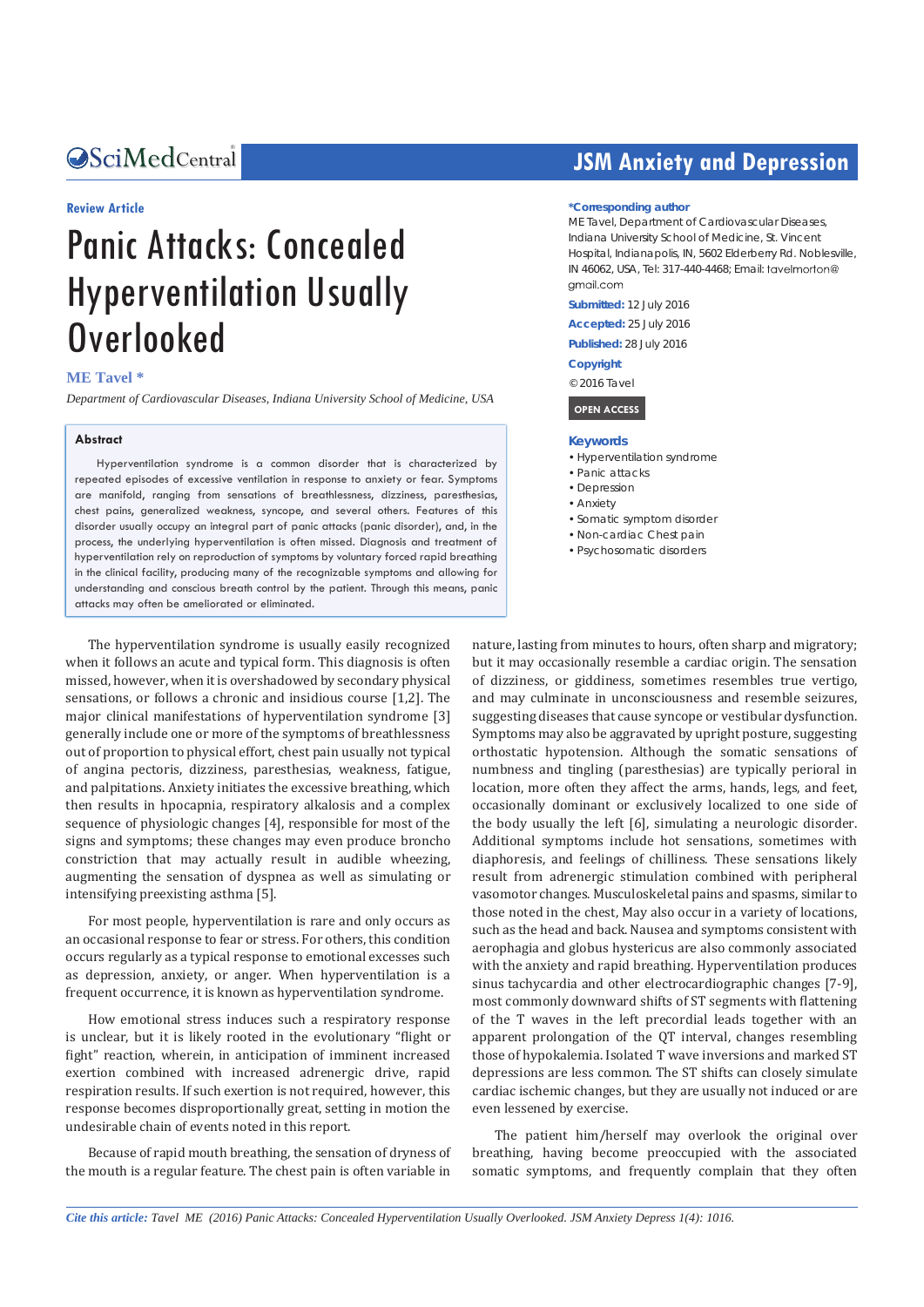# Central

cannot get a "deep enough breath," and they may sigh repeatedly while being interviewed, with predominately thoracic rather than abdominal respiration, often describing themselves as being anxious and depressed [10].

In many other instances of hyperventilation, bizarre unexplained somatic symptoms in virtually any area may dominate the picture and appear more severe than any demonstrable organic disease. Under these circumstances, the clinician must carefully seek associated signs that can allow for suspicion of the underlying hyperventilation [11].

Previous studies indicate that hyperventilation syndrome is quite common [1]; it has been observed in 5 to10 percent of patients presenting to family practitioners and general internists, with significant numbers seen by consulting cardiologists and gastroenterologists. In my personal experience in evaluating applicants for permanent disability status, I estimated a frequency of approximately 15%. Despite such a high prevalence, this syndrome is regularly overlooked by all physicians, possibly attributable to an inordinate preoccupation with associated apparently physical symptoms. Such apparent bodily discomforts often prompt a referral to various subspecialists, who dismiss these patients as having no conditions falling within their special interest. This common sequence accords well with the author's experience in a practice involved primarily in internal medicine and cardiology.

# **Panic attacks (panic disorder)**

It was not until 1980 that the specific concept of the panic disorder was designated as a psychological diagnosis [12] According to the latest psychiatric handbook, DSM-5 [13], diagnostic criteria for a panic attack include a discrete period of intense fear or discomfort, in which four (or more) of the following symptoms develop abruptly and reach a peak within minutes:

- Palpitations, and/or accelerated heart rate
- **Sweating**
- Trembling or shaking
- Sensations of shortness of breath or being smothered
- Feeling of choking
- Chest pain or discomfort
- Nausea or abdominal distress
- Feeling dizzy, unsteady, lightheaded, or faint

• De-realization (feelings of unreality) or depersonalization (being detached from oneself)

- Fear of losing control or going insane
- Sense of impending death
- Paresthesias (numbness or tingling sensations)
- Chills or hot flashes

Obviously, this list bears a striking resemblance to those symptoms already noted with the hyperventilation syndrome. But now most of them are being attributed to the panic disorder.

In recent years, few authors have considered the possibility that hyperventilation could have caused many if not all of the multiple somatic symptoms. On the other hand, some [14], have recognized that panic attacks are inextricably associated with hyperventilation, in which the excessive breathing per se induces disagreeable somatic symptoms that cause further anxiety, resulting in a vicious cycle of more frequent and severe attacks. I believe this latter likelihood creates the urgent need for every clinician to consider hyperventilation in all cases labeled as having panic disorder as well as other conditions that present with any of these listed manifestations for which physical maladies are found wanting.

Although the hyperventilation per se can account for most if not all of these symptoms, some have stated that the reverse is true, i.e., the anxiety and panic create the various bodily sensations and thus the rapid breathing is merely a secondary phenomenon [15,16]. Information presented in this review, however, strongly militates against this premise.

### **The Relationship between Hyperventilation and Panic Syndrome to Non Cardiac Chest Pain**

In as much as the hyperventilation syndrome is but one of many causes of chest pain, its importance as a causative factor in populations without cardiac disease is of special interest. For example, Beitman et al. [17], in a study of non-anginal chest pain, provided a typical description of coexisting hyperventilation/ panic disorder without considering the possibility that hyperventilation could have been an underlying contributor, an association that had been commonly noted previously [18,19].

A number of researchers have also examined functional disability and persistence of symptoms in patients with chest pain and normal coronary arteries, and they have discovered that approximately 40% have panic disorder [20]. In following such patients for up to six years or more, at least 70% continue to have chest pain, which is often debilitating. Approximately half reported being unable to work due to their symptoms and their usual daily activities were limited by chest pain despite the supposedly reassuring finding of normal coronary angiograms. They usually continued to consult repeatedly with their physicians for the same complaints, frustrated that nobody seemed to understand the source of their plight. This is understandable, for in none of these instances was the possibility of hyperventilation sought to explain the mechanism of the chest pain, without which efforts to control this disorder would have been futile.

# **OTHER APPARENT CONDITIONS IN WHICH HYPERVENTILATION PLAYS A PROMINENT ROLE**

#### **Asthma**

As noted above, hyperventilation may simulate or intensify asthma. Of importance, asthmatic attacks bear a disproportionally high relationship with both panic attacks and hyperventilation [14].

# **Neurologic disorders simulated by hyperventilation**

The frequent occurrence of light-headed sensations, sometimes followed by syncope, often combined with paresthesias that can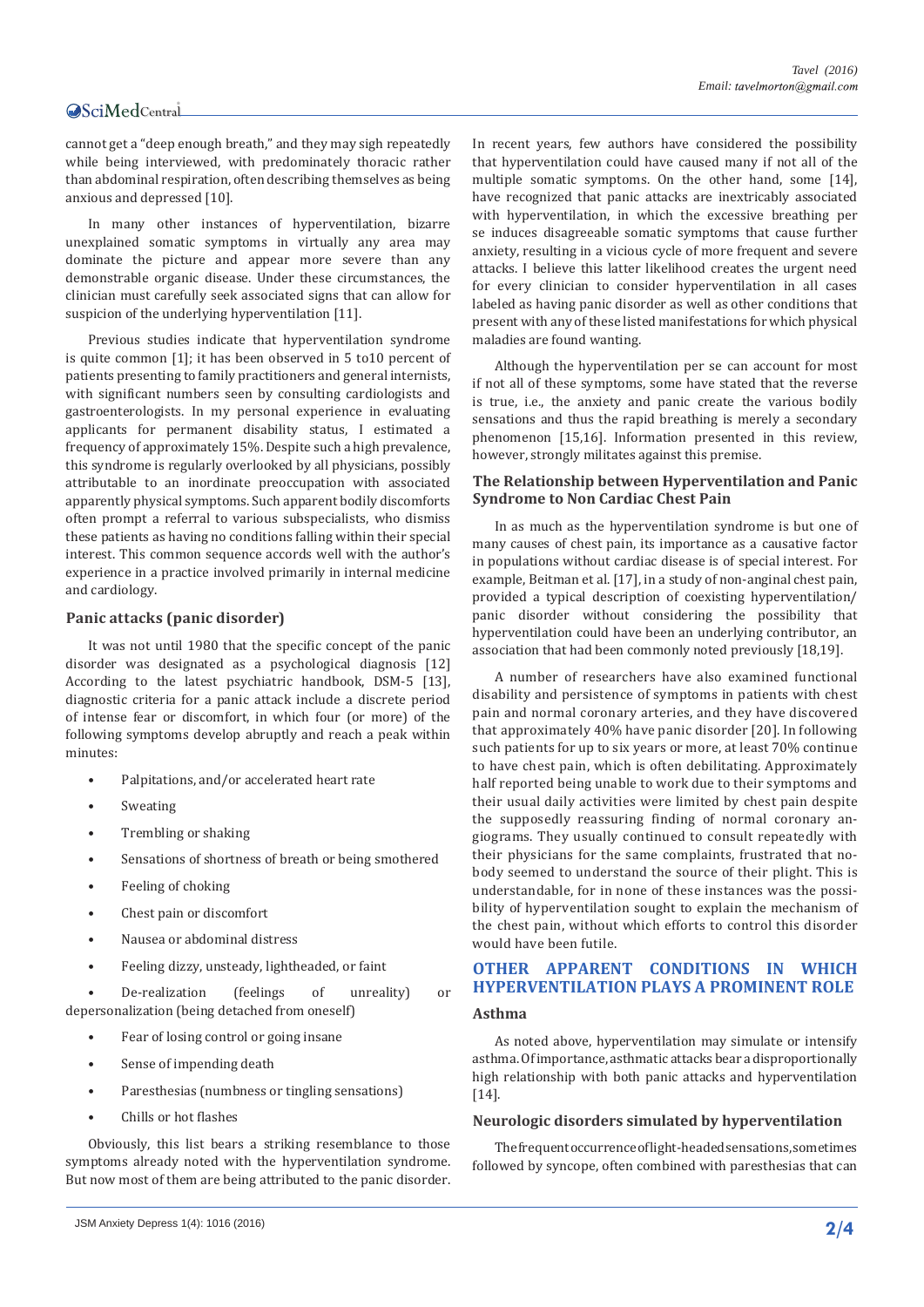# Central

be dominant on one side of the body, suggest the possibility of a neurologic disorder such as cerebral vascular thrombosis or transient ischemic attacks. Cardiac dysrhythmi as also may be suspected as an explanation for syncopal episodes. These latter symptoms, encountered by physicians such as neurologists and cardiologists, prompt the need careful assessment for associated clues for hyperventilation

# **Other apparent "physical" syndromes**

Several studies [21] have suggested that mitral valve prolapse, a common congenital disorder, might be associated with and possibly be the cause of a variety of symptoms, including atypical chest pain, palpitations, dyspnea, anxiety and panic attacks, and electrocardiographic repolarization changes. Autonomic dysfunction, characterized by a hyperadrenergic state, has even been thought to occur in a high percentage of those studied, further supporting the contention that mitral prolapse is part of an underlying multisystem organic disorder or "syndrome." Wooley [22] has even suggested that mitral prolapse accounts for all the manifestations previously attributed to neurocirculatory asthenia, panic disorder, and autonomic dysfunction states, advancing the hypothesis that the mitral prolapse syndrome had superseded all these other diagnostic categories. Controlled studies, however, have not supported a relationship between mitral prolapse and most of these "associated" signs and symptoms [23]. Since hyperventilation is such a common disorder, one would anticipate its frequent and fortuitous coincidence with the mitral defect. The frequent concurrence of this combination would tend to support any preconceived misapprehension by a clinician who believes that mitral prolapse accounts for the variety of the typical findings associated with hyperventilation especially anxiety and chest pain.

# **DIAGNOSIS AND TREATMENT**

First, given any of the manifold symptoms and signs noted above, it is incumbent on the clinician to suspect that the problem may be caused by hyperventilation, even if the breathing disorder is denied by the patient. Suspicion is especially important when the diagnosis of panic attacks is considered.

Given a high index of suspicion, the presence of underlying hyperventilation is usually easily confirmed. This is accomplished by reproducing many or all the symptoms after the patient is instructed to breathe rapidly and deeply for at least two or three minutes, or at least until some discomfort such as paresthesias or dizziness is experienced, which can be identified by the patient as being identical to some or all of those experienced during an actual episode. Once recognized, prevention and control of at least this part of the disorder are usually successful through explanation of symptom causation, combined, if necessary, with either breath holding or rebreathing into a paper bag. By allowing patients to understand the mechanism of production, these maneuvers not only relieve the symptoms but help to allay the underlying anxiety that initially triggered the attack. This can be reinforced even further by instructing them to try purposely hyperventilating at home, bringing on the typical symptoms, and then realizing how quickly they can be reversed by breath holding.

Curiously, the associated chest pains may not be reproduced in such a short time frame, requiring a lengthy period of over breathing to develop [24]. Alternatively, the chest pains may originate independently in the musculoskeletal system but intensified during an actual episode.

Although laboratory confirmation of this disorder with the use of respiratory testing for reduced blood and alveolar levels of  $CO_2$  has been advocated [14], I consider this unduly complex and expensive, but such testing could be reserved for difficult cases. Similarly, treatment aimed at training of proper breathing techniques rather than this simple explanatory approach detailed above, could be reserved as a secondary measure.

Few systematic studies have sought to demonstrate a causative role for hyperventilation in producing and sustaining the panic attacks. One study, however [25], did demonstrate such a close relationship, providing a basis for treatment of both the breathing disorder and the panic state. In this instance, patients were provided a  $\mathsf{CO}_2$  sensor and an audio playback device. The patients were directed to perform repeated breathing sessions per day for 28 days in their own homes. This treatment enabled patients to normalize their breathing patterns by controlling their respiratory rate and exhaled  $CO_{2'}$  as measured by the sensor. The results were striking, for after 12 months, 68% of patients were panic-attack free, 96% of patients had reported a significant reduction in their panic symptoms, and all patients experienced long-lasting reductions in panic attack frequency and severity, anxiety symptoms, and avoidance behaviors, all of which were coupled with improvements in mood and quality of life. If confirmed by similar studies, this could provide a major step toward diagnosis and management of most if not all panic syndromes. This observation accords well with the likelihood that the panic and hyperventilation are inextricably associated, providing a vicious cycle between the two, i.e, panic initiates hyperventilation, and symptoms from the latter then trigger more panic. As a practical matter, simple measures, as described above, will likely suffice to prevent and control the entire sequence of symptoms associated with panic in the vast majority of afflicted patients.

Treatment of the underlying anxiety can benefit this disorder through a pharmacologic approach with benzodiazepines, antidepressants, and cognitive behavioral therapy. Interestingly, however, those recommending such treatments [26] generally ignore the presence and potential benefit of the simplified breathing measures already presented.

#### **CONCLUSION**

Hyperventilation is one of the most commonly overlooked diagnoses in all of clinical medicine, baffling family practitioners, internists, and also several specialty groups as well, notably neurologists, cardiologists and psychiatrists. Although associated panic with extreme anxiety is usually obvious during the episodes, apparent somatic manifestations such as dizziness, weakness, chest pain, dry mouth, numbness and tingling often divert attention from the underlying breathing disorder. Patients often describe a feeling of shortness of breath, but may be totally unaware of such rapid respiration. Once suspected, simple measures of diagnosis and treatment usually suffice to prevent